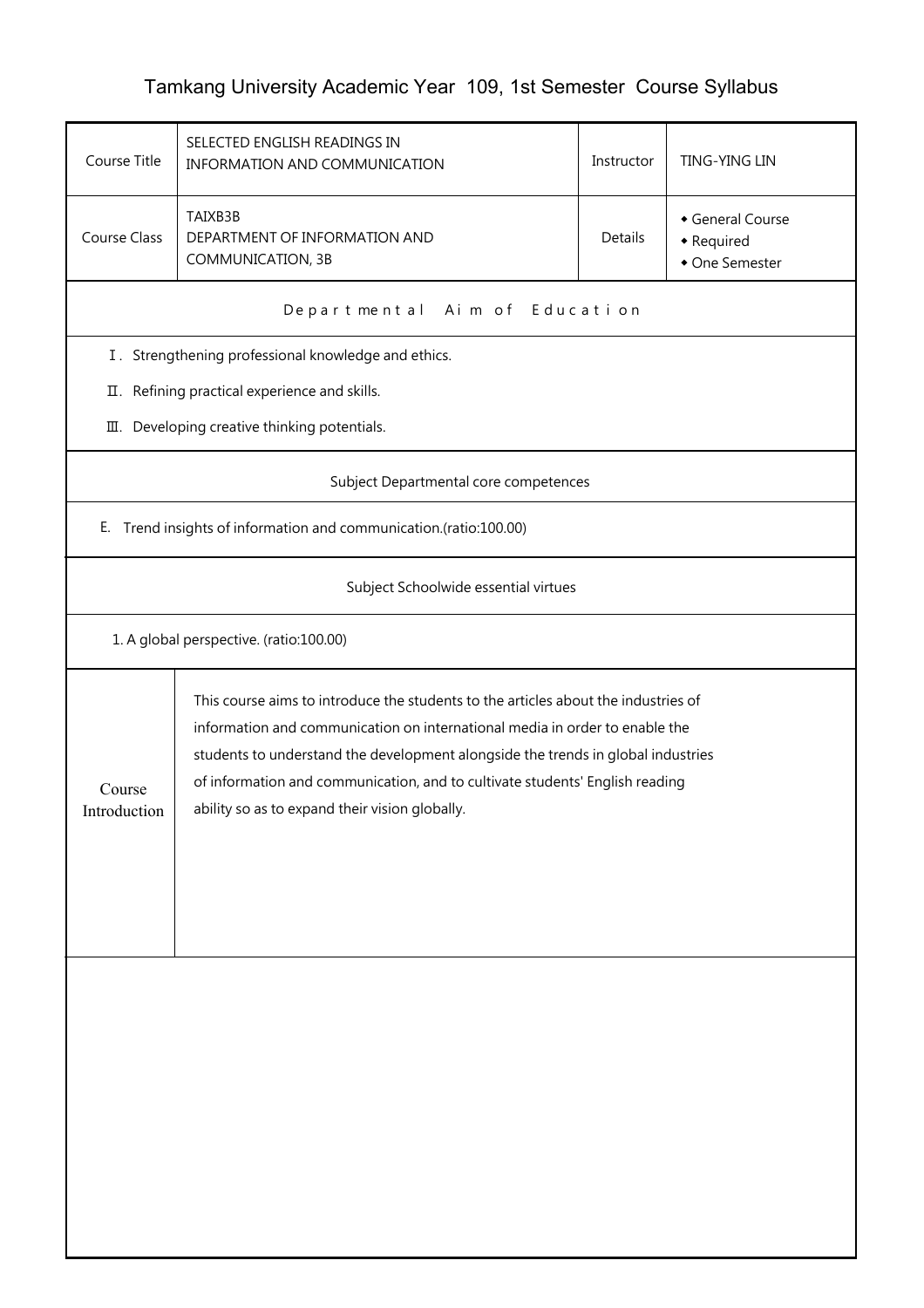| The correspondences between the course's instructional objectives and the cognitive, affective,<br>and psychomotor objectives.<br>Differentiate the various objective methods among the cognitive, affective and psychomotor<br>domains of the course's instructional objectives.                                                                                                                                    |                                                                                                                                    |              |                          |                                                                                                                    |                                                                                                     |  |  |
|----------------------------------------------------------------------------------------------------------------------------------------------------------------------------------------------------------------------------------------------------------------------------------------------------------------------------------------------------------------------------------------------------------------------|------------------------------------------------------------------------------------------------------------------------------------|--------------|--------------------------|--------------------------------------------------------------------------------------------------------------------|-----------------------------------------------------------------------------------------------------|--|--|
| I. Cognitive: Emphasis upon the study of various kinds of knowledge in the cognition of<br>the course's veracity, conception, procedures, outcomes, etc.<br>II. Affective: Emphasis upon the study of various kinds of knowledge in the course's appeal,<br>morals, attitude, conviction, values, etc.<br>III. Psychomotor: Emphasis upon the study of the course's physical activity and technical<br>manipulation. |                                                                                                                                    |              |                          |                                                                                                                    |                                                                                                     |  |  |
| No.                                                                                                                                                                                                                                                                                                                                                                                                                  | <b>Teaching Objectives</b><br>objective methods                                                                                    |              |                          |                                                                                                                    |                                                                                                     |  |  |
| $\mathbf 1$                                                                                                                                                                                                                                                                                                                                                                                                          | 1. To develop the ability in reading articles about the topics on<br>information and communication                                 |              |                          | Cognitive                                                                                                          |                                                                                                     |  |  |
| 2                                                                                                                                                                                                                                                                                                                                                                                                                    | 2. To understand the development of global industries of<br>Cognitive<br>information and communication trends by selected readings |              |                          |                                                                                                                    |                                                                                                     |  |  |
|                                                                                                                                                                                                                                                                                                                                                                                                                      |                                                                                                                                    |              |                          | The correspondences of teaching objectives : core competences, essential virtues, teaching methods, and assessment |                                                                                                     |  |  |
| No.                                                                                                                                                                                                                                                                                                                                                                                                                  | Core Competences                                                                                                                   |              | <b>Essential Virtues</b> | <b>Teaching Methods</b>                                                                                            | Assessment                                                                                          |  |  |
| 1                                                                                                                                                                                                                                                                                                                                                                                                                    | Ε                                                                                                                                  |              | $\mathbf{1}$             | Lecture, Discussion, Publication                                                                                   | Testing,<br>Discussion(including<br>classroom and online),<br>Report(including oral and<br>written) |  |  |
| 2                                                                                                                                                                                                                                                                                                                                                                                                                    | Ε                                                                                                                                  |              | 1                        | Lecture, Discussion, Publication                                                                                   | Testing,<br>Discussion(including<br>classroom and online),<br>Report(including oral and<br>written) |  |  |
| Course Schedule                                                                                                                                                                                                                                                                                                                                                                                                      |                                                                                                                                    |              |                          |                                                                                                                    |                                                                                                     |  |  |
| Week                                                                                                                                                                                                                                                                                                                                                                                                                 | Date                                                                                                                               |              |                          | <b>Course Contents</b>                                                                                             | Note                                                                                                |  |  |
| 1                                                                                                                                                                                                                                                                                                                                                                                                                    | $109/09/14 \sim$<br>109/09/20                                                                                                      | Introduction |                          |                                                                                                                    |                                                                                                     |  |  |
| 2                                                                                                                                                                                                                                                                                                                                                                                                                    | $109/09/21$ ~<br>109/09/27                                                                                                         |              | Reading 1                |                                                                                                                    |                                                                                                     |  |  |
| 3                                                                                                                                                                                                                                                                                                                                                                                                                    | $109/09/28$ ~<br>109/10/04                                                                                                         | Reading 1    |                          |                                                                                                                    |                                                                                                     |  |  |
| 4                                                                                                                                                                                                                                                                                                                                                                                                                    | $109/10/05 \sim$<br>109/10/11                                                                                                      |              | Reading 1                |                                                                                                                    |                                                                                                     |  |  |
| 5                                                                                                                                                                                                                                                                                                                                                                                                                    | $109/10/12 \sim$<br>109/10/18                                                                                                      | Reading 1    |                          |                                                                                                                    |                                                                                                     |  |  |
| 6                                                                                                                                                                                                                                                                                                                                                                                                                    | $109/10/19$ ~<br>109/10/25                                                                                                         | Reading 2    |                          |                                                                                                                    |                                                                                                     |  |  |
| 7                                                                                                                                                                                                                                                                                                                                                                                                                    | $109/10/26$ ~<br>109/11/01                                                                                                         | Reading 2    |                          |                                                                                                                    |                                                                                                     |  |  |
|                                                                                                                                                                                                                                                                                                                                                                                                                      |                                                                                                                                    |              |                          |                                                                                                                    |                                                                                                     |  |  |